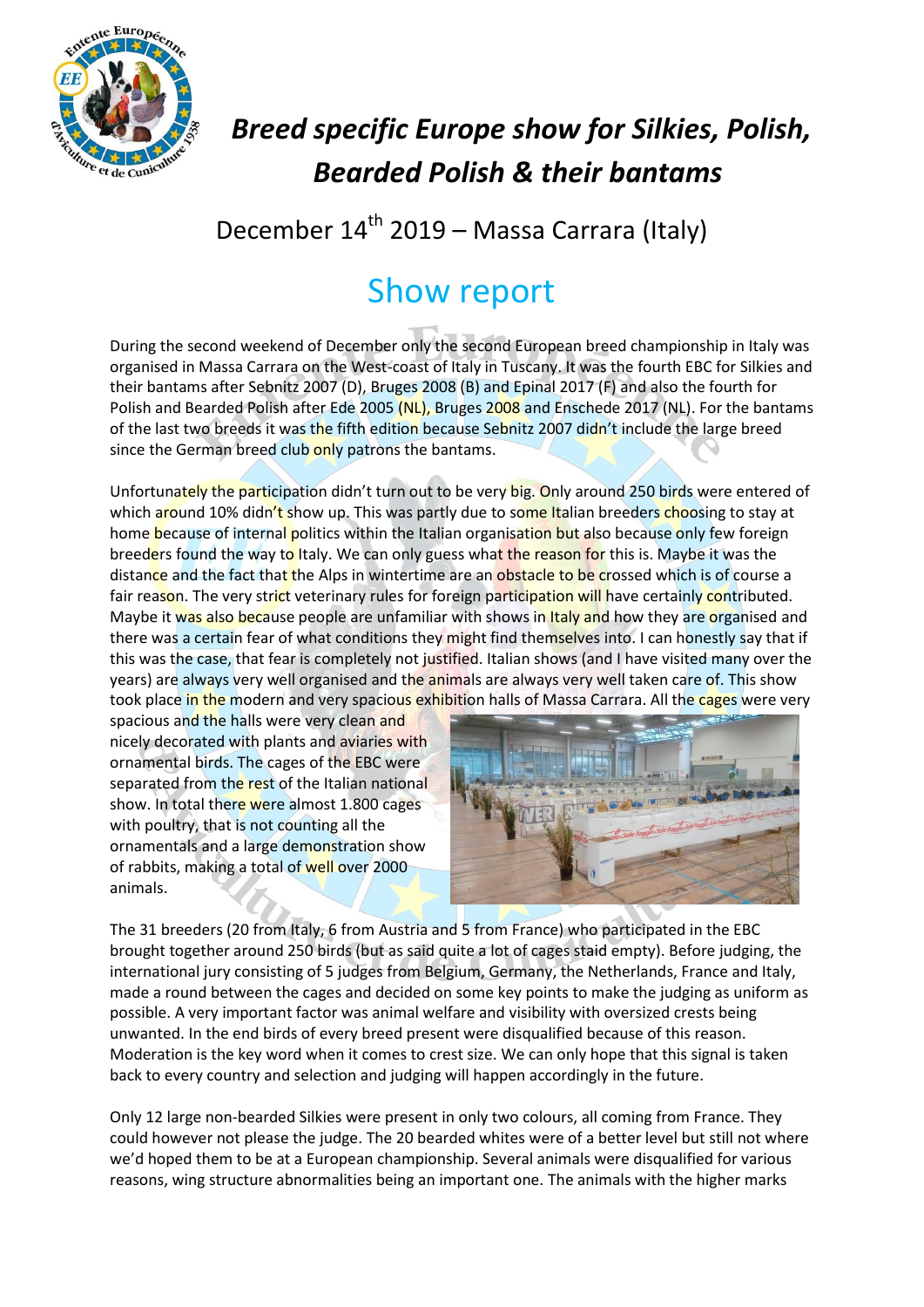

didn't usually reach the ultimate marks because of being just a little too small in size and at the same time having a crest that was just a little too big. Europe champion became an old white hen from Enrico Cecchin (I) with 96 that should have been a bit more rounded in the tail to get the ultimate highest score. The second largest series were the bearded blacks. Unfortunately there was a mix-up with the registries and two them ended up being chocolate bantams which made the blacks just below the required number for being entitled the title of Europe champion. The mean quality was OK but a lot of the birds were disqualified for wing problems once again. All the other colours present, lavender, blue,

black-flecked white, silver partridge, cuckoo and chocolate cuckoo were often on the smaller side and often didn't show optimal feather conditions. Europe champion of all the other colours in the roosters was a lavender of Emmanuel Prieur (F), the only rooster with 95. In the hens there were only 3 times 95 in blue, cuckoo and chocolate cuckoo. The Europe champion became a young cuckoo hen of Enrico Cecchin with very good colour but too white ears kept her from scoring higher.





In the large Polish only 5 animals were present so a European title could not be awarded although Stefan Eigener (A) brought a nice white-crested black hen with 95 in the cages. In large Bearded Polish there were 28 entries and this was by far the best series of the entire championship. Most animals got 93 or more but 4 were disqualified because of too large crests. 7 colours were present : white, black, laced blue, black-laced silver, black-laced gold, white-laced chamois and tolbunt. Europe champion became a very nice white hen of Stefanie Wolf (A) with 96. The budding spurs just didn't allow for the highest score. Her collection of whites was the only collection to obtain a Europemeister title.



gold with 8 cages being frizzled. With the exception of the blacks, the level couldn't persuade the judge with a lot of animal being very upright in position and a lot of them showing tails that were either carried

The Bearded Polish bantam was represented by 45 cages in 6 colours : laced blue, white-laced chamois, dun, black, cuckoo and black-laced

too high or too low and/or too closed. Also some off them just showed too large crests. One of the best hens, a

very nice shaped dun with a very nicely rounded crest, unfortunately showed a wry tail. In the black hens the type was generally good and a young black hen with 96 from Daniel Giuseppe Antonicelli (I) became Europe champion. None of the roosters obtained the